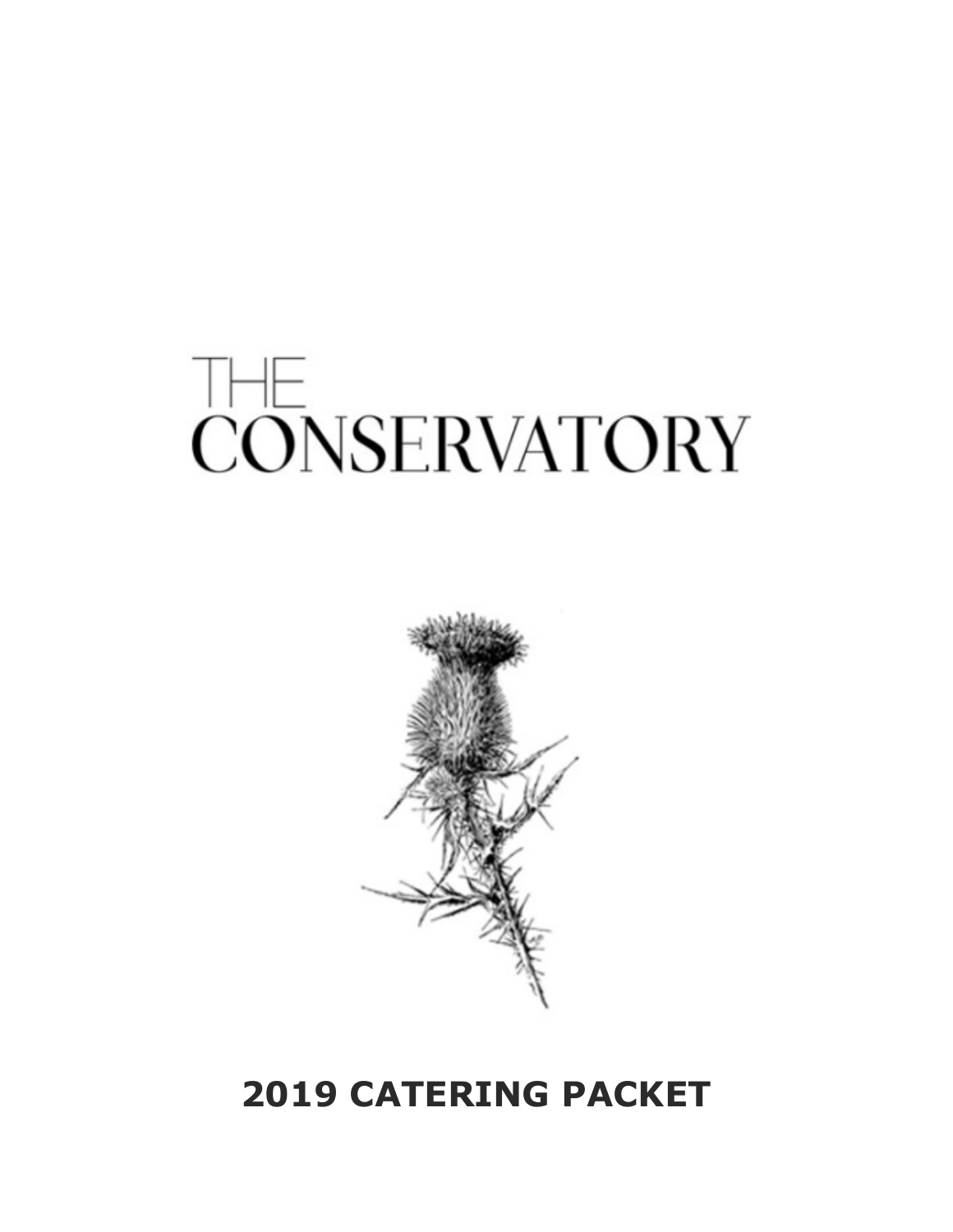#### We look forward to working with you! Please take note of the following key guidelines:

- *We ask you to contact The Conservatory before you accept a deposit and signed agreement from your client – we do need to approve all caterers before the client books your services. Not all caterers are approved.* 
	- We never allow drop offs, we only allow full catering services with servers.
- *There is a \$300 wear and tear fee required on all catered events, please invoice the client accordingly. The Conservatory will invoice you before the event.*
- We require the caterer to pick up all dirty dishes, take out all food related trash, *and return the catering prep area to how it was found.*
- *Dirty dishes should be picked up* **during** *dinner service. Which means someone would need to be dedicated picking up dirty dishes as some tables are still going through the buffet. Please add this staff person and bill the client as needed.*

- *No major prep work can be done within the catering kitchen.*

- *Plan to bring all food presentation and heating/cooling storage items as The Conservatory does not have any of these.*
	- **All** *drinks come from The Conservatory except water.*
- *We require to review the client's final invoice 1 week before their event. This is required. If you have issues with this you cannot caterer at The Conservatory.*
- *We ask that a catering manager remain on-site at all times along with 1 server per 100 guests for buffets. Plated dinners will require more staff as salad course plates should be removed by catering staff before the dinner course is placed. The Conservatory does not provide server staff so please plan to provide the staff*

*and bill your client for the service.* 

- *After each event the catering checklist should be filled out and the catering manager should will 'check you out'.*
	- *We require caterers to register for each event. Registration is here:* - *http://www.theconservatoryev.com/guide.html*
- *We have the right to not allow catering services from companies who aren't able or willing to do any of the above requirements.*
	- *Please never assume but rather ask. Communication is key.*

The Conservatory 315 E. 5th St. Suite 2 Des Moines, Iowa 50315 515-599-RSVP (7787) events@theconservatoryev.com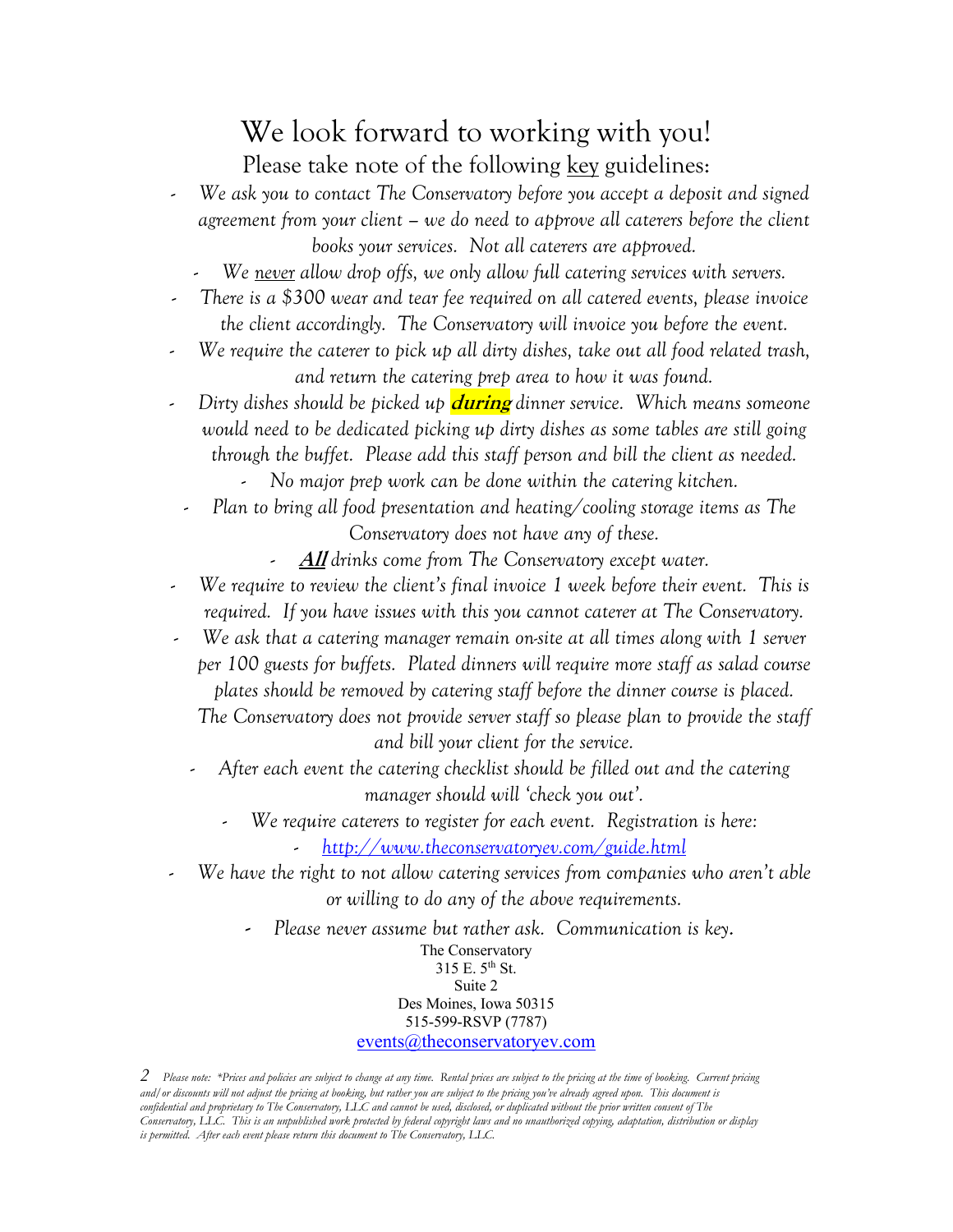# **CATERING GUIDELINES**

1. *Access*: Please list your ideal setup time when you register, and The Conservatory will confirm this with you. Note: The Conservatory is locked unless previous arrangements have been made.

2. *Takedown*: Please note that take down should happen at the end of the dinner service.

3. *Trash*: There is a large trash bin for outside for all event related trash. Please make sure to use the rolling trash bin rather than dragging the bag on the floor as that will create a mess through-out the building.

4. *Sinks*: The Conservatory has sinks for potable water, but not for washing any food related dishes or utensils. Please do not use the sinks to wash items.

5. *Clean-up*: Clean up should include the following: All food related spills cleaned up, food debris on the floor swept, wipe down catering kitchen surfaces, dispose of any leftover food items in the trash, remove all trash and place in the dumpster (do not drag bags), replace trash can liners, and make sure to check out with the event manager before you leave. You can access the most current cleaning on page 3 of this document.

6. *Staffing*: The catering company should provide staff to set up all catering related items, pickup dirty dishes, serve guests food as needed, and take-out food related trash.

7. *Beverages*: All beverages except water at dinner should come directly from The Conservatory. We will provide the clients coffee, tea, lemonade, soda, wine, beer, cocktails, and any other drinks they may request.

8. *Catering Fee*: The week of the event the catering company will be invoiced for facility usage, wear and tear, garbage. The fee is \$300. Checks can be made payable to The Conservatory and mailed to The Conservatory 315 E. 5th St. Suite 2 Des Moines, Iowa 50309.

9. *Register with us*: All caterers must be approved by The Conservatory/ Out of Box Productions before signing an agreement with your client. A Catering Form must be filled out for each wedding you are contracted for at The Conservatory. Please use this link to register: http://www.theconservatoryev.com/guide.html For additional questions please email (preferred over calling) Anthony at *events@theconservatoryev.com*

WIFI: **Events Wireless**: Celebratewithus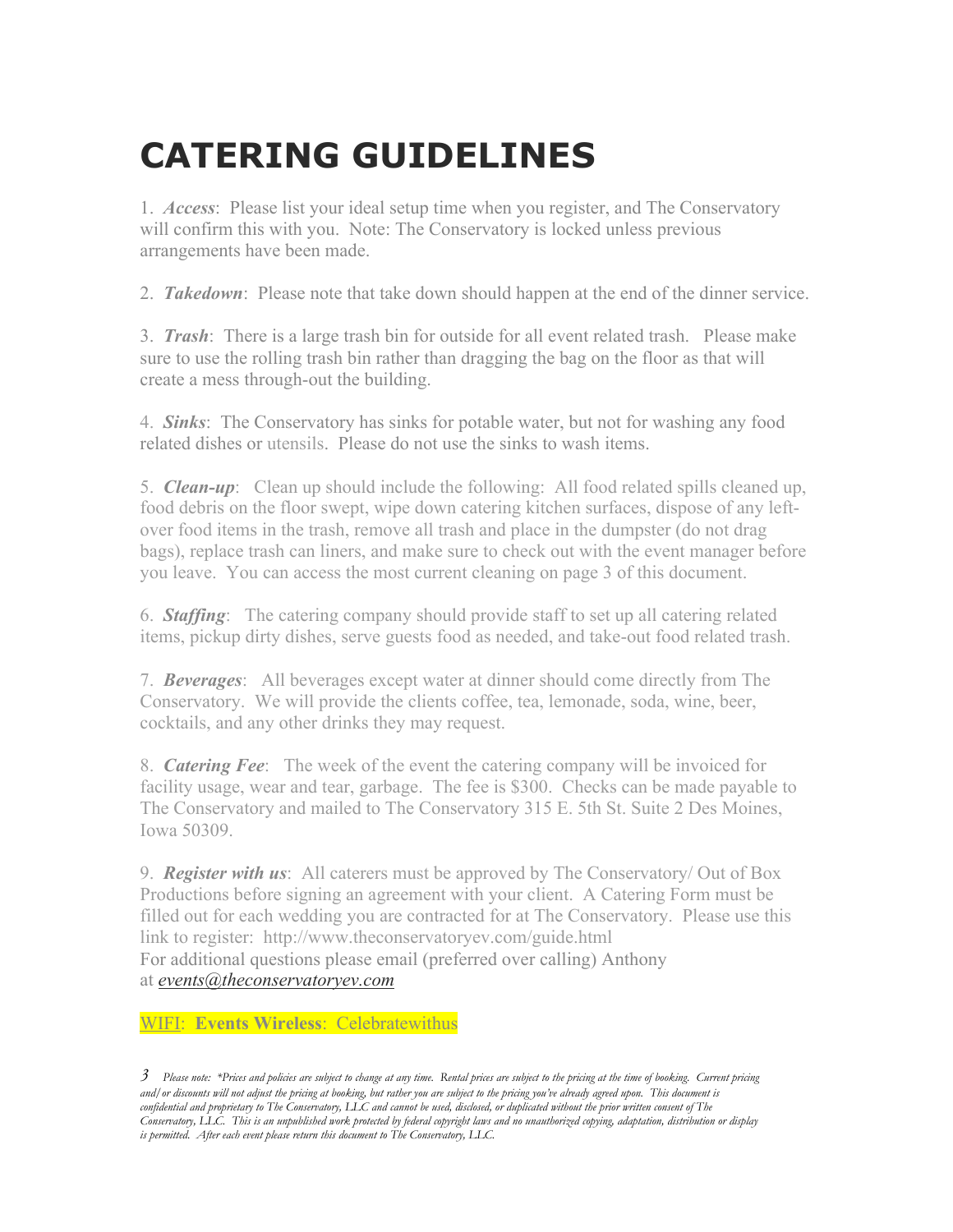# **CATERING CHECKLIST**

| Event Start Time:                                                                                                                       |
|-----------------------------------------------------------------------------------------------------------------------------------------|
| Vendor Access/Unlock Time:                                                                                                              |
| Vendor Check out time:                                                                                                                  |
|                                                                                                                                         |
| <b>COMPLETED NOT COMPLETED (REASON)</b>                                                                                                 |
|                                                                                                                                         |
|                                                                                                                                         |
| <b>USE WHEELED GARBAGE ONLY TO</b><br><b>TAKE TO DUPSTERS - DO NOT TAKE</b><br><b>OUT THE BAG - IT WILL DRIP ON THE</b><br><b>FLOOR</b> |
|                                                                                                                                         |
|                                                                                                                                         |
|                                                                                                                                         |
|                                                                                                                                         |
| SWEEP ANY FOOD DEBRIS IN CATERING                                                                                                       |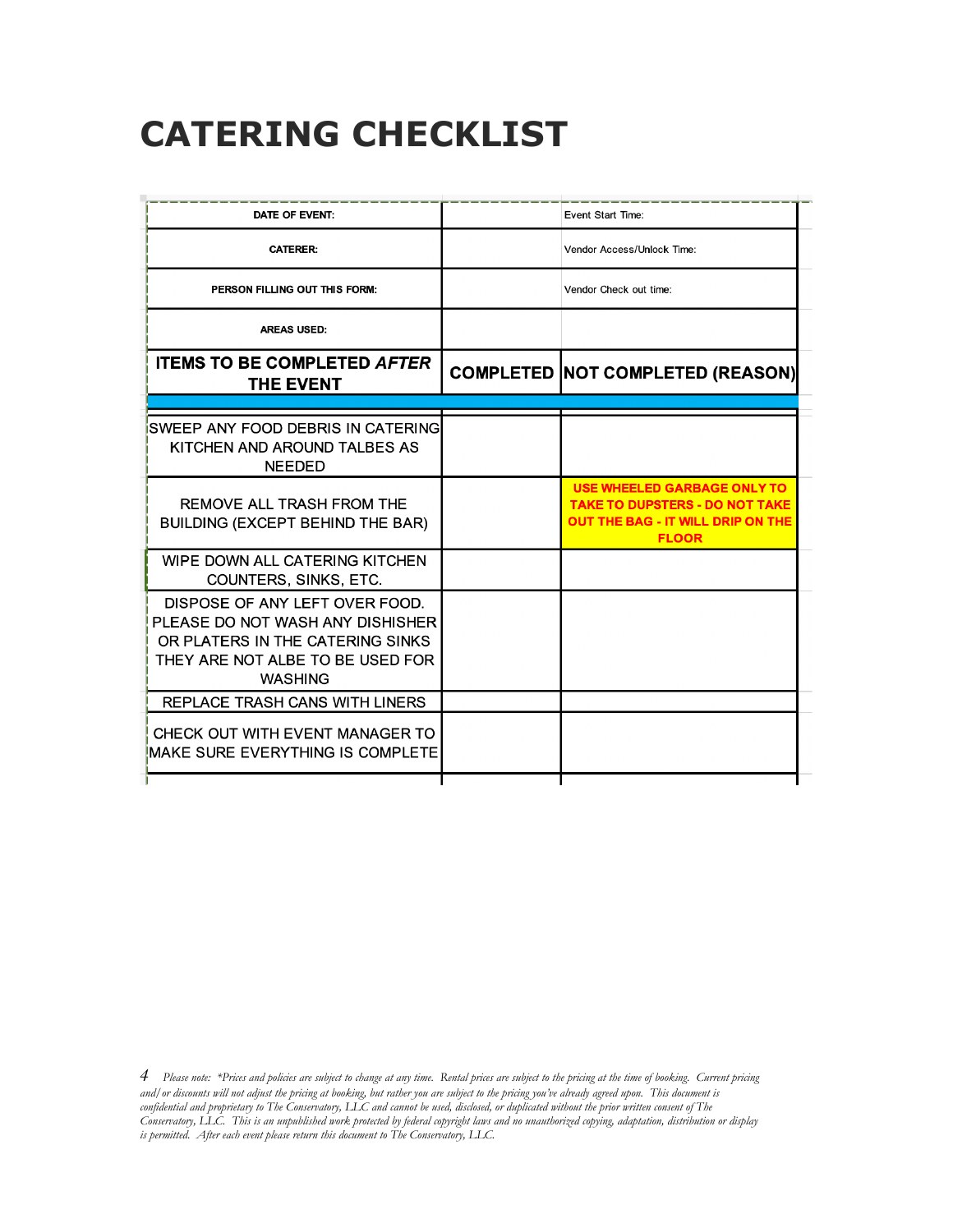## **DIAGRAM**